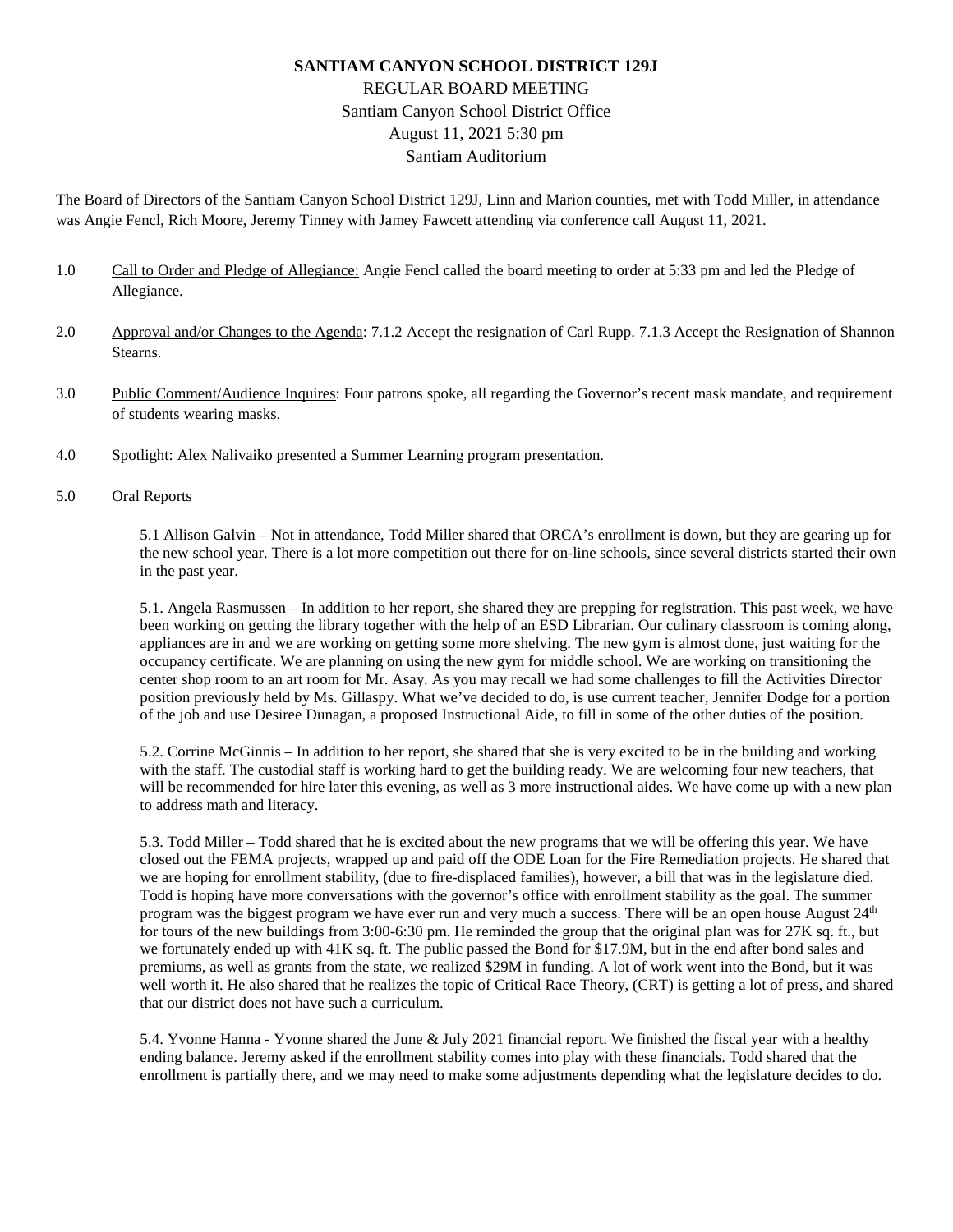## 6.0 Consent Agenda:

A motion was made by Rich Moore to accept the consent agenda including the minutes of the June 9, 2021 regular board meeting, as well as the June Expenditures; Jeremy Tinney seconded, the motion passed 4-0.

## 7.0 Action Items:

7.1. Resolution 21.22.01 - Support and Petition for Local Control. Todd shared that last year, we were one of the first schools that were authorized to come back to in-person learning. The district proved that we took the COVID protocols very seriously and we got good at it. Our hope is to be able to get back to many of the regular school activities. It is our intent to NOT offer distant learning, unless it is thru our on-line charter school. We learned that operating both the distant learning option and in-person at the same time is difficult to manage for our staff and hinders both options from being done well.

Oregon Health Authority has authority over us. If they shut us down, we must comply.

As of Friday, August 13th, the Governor has mandated that masks must be worn in-doors. We have also received the mandate that during the school days, students are required to wear masks.

State officials are telling us, that either we need to comply or there could be consequences of fines or loss of licensure for individual staff members. The insurance company has said if we willfully disobey, we are not covering you.

We have staff that are worried about coming back, they are worried about keeping their licenses if they have to deal with students and community member who will not wear a mask.

Todd explained that he would meet again with area superintendents as well as local health authorities. He asked patrons for more time. We have to look at the overall district health in the next three weeks. However, by passing this resolution we are hoping for the ability to make a decision for our community.

Angie Fencl made a motion to accept Resolution 21.22.01, Support and Petition for Local Control, Jeremy Tinney seconded, and the motion passed 4-0.

7.2. Accept Recommendation to Hire Angela (Angie) Moreno, 4th Grade Teacher @ SES,

7.3. Accept Recommendation to Hire Desiree Dunagan, Instructional Aide @ SES & SJSHS

7.4. Accept Recommendation to Hire Sarah Martinez, Instructional Aide @ SES

7.5. Accept Recommendation to Hire Amy Gillaspy, Instructional Aide @ SJSHS

7.6. Accept Recommendation to Hire Breanna Ash, Instructional Aide @ SES

7.7. Accept Recommendation to Hire Shayna Ohrt, Instructional Aide @ SES

7.8. Accept Recommendation to Hire Sierra Ross, Instructional Aide @ SJSHS

Rich Moore made a motion to accept the recommendation to hire individuals listed 7.2 thru 7.8, Jeremy Tinney seconded, and the motion passed 4-0.

7.9. Accept Resignation of Lisa Best, 4th Grade Teacher @ SES, Jeremy Tinney made a motion to accept the resignation, Angie Fencl seconded, and the motion passed 4-0.

7.10. Accept Recommendation to Allow Increase of Superintendent US Bank VISA Card to \$41,300 due to increase from US Bank, Angie Fencl made a motion to accept the recommendation to increase the limit, Rich Moore seconded, the motion passed 4-0.

7.11. Approve the Purchase of a Replacement Reader Board, Angie Fencl made a motion to approve the purchase of a replacement reader board. Jeremy Tinney seconded, and the motion passed 4-0.